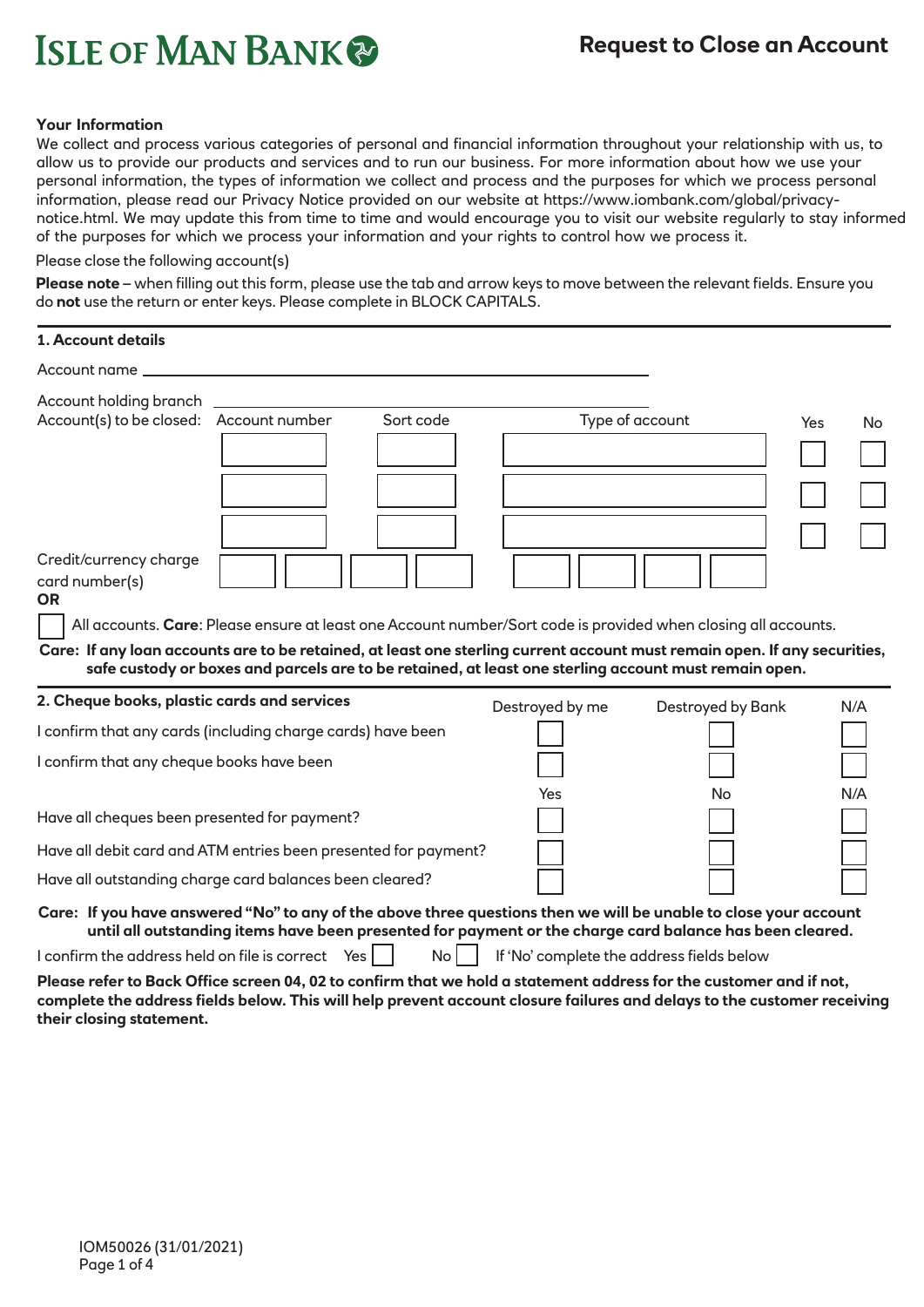| Is the property a flat?                                                                                | No<br>Yes                                                                                                                                                                                                                                                                                     |  |  |  |  |  |
|--------------------------------------------------------------------------------------------------------|-----------------------------------------------------------------------------------------------------------------------------------------------------------------------------------------------------------------------------------------------------------------------------------------------|--|--|--|--|--|
| Addressee                                                                                              |                                                                                                                                                                                                                                                                                               |  |  |  |  |  |
| Address line 1                                                                                         |                                                                                                                                                                                                                                                                                               |  |  |  |  |  |
| Address line 2                                                                                         |                                                                                                                                                                                                                                                                                               |  |  |  |  |  |
| Address line 3                                                                                         |                                                                                                                                                                                                                                                                                               |  |  |  |  |  |
| Address line 4 OR<br>overseas country                                                                  |                                                                                                                                                                                                                                                                                               |  |  |  |  |  |
| Post code                                                                                              |                                                                                                                                                                                                                                                                                               |  |  |  |  |  |
|                                                                                                        | By ticking this box you confirm that this is where the customers final closing statement should be sent.<br>Do you wish to cancel any Standing Order or Direct Debit payments set up on your account(s) at the time of closure?                                                               |  |  |  |  |  |
| Cancel all<br><b>OR</b>                                                                                | Transfer to Isle of Man Bank account<br><b>OR</b><br>at sort code<br>N/A                                                                                                                                                                                                                      |  |  |  |  |  |
|                                                                                                        | 3. Settlement instructions - standard payment charges may be applied for certain payment types                                                                                                                                                                                                |  |  |  |  |  |
| and interest prior to closure.                                                                         | Care: Ensure closing balance is obtained from the Back Office 18 closure screen, this will include any outstanding charges                                                                                                                                                                    |  |  |  |  |  |
| 3.1 Confirm cash withdrawn & balance debited from account                                              |                                                                                                                                                                                                                                                                                               |  |  |  |  |  |
| Confirm IBP/SBT<br>3.2 OR Transfer to/from Isle of Man Bank account<br>Sort code<br>has been completed |                                                                                                                                                                                                                                                                                               |  |  |  |  |  |
| Care: If balance is over £8K confirm customer has been fully                                           | CARE Do not close account on Back Office if you are using settlement options 3.3, 3.4, 3.5 or 3.6.<br>3.3 OR Transfer to another Bank/Building Society/International Payments (standard charges will be applied)<br>identified and below settlement details (3.3 or 3.4) have been validated. |  |  |  |  |  |
| <b>Bank/Building Society</b>                                                                           |                                                                                                                                                                                                                                                                                               |  |  |  |  |  |
| Account name                                                                                           |                                                                                                                                                                                                                                                                                               |  |  |  |  |  |
| Account number                                                                                         | Sort code                                                                                                                                                                                                                                                                                     |  |  |  |  |  |
|                                                                                                        | Building Society Roll Number/Ref No (if applicable)                                                                                                                                                                                                                                           |  |  |  |  |  |
| 3.4 OR International transfer                                                                          |                                                                                                                                                                                                                                                                                               |  |  |  |  |  |
| another settlement option.                                                                             | Only available for payments over £68. (Due to standard charges being applied) For payments of £68 and under please select                                                                                                                                                                     |  |  |  |  |  |
| Beneficiary name                                                                                       |                                                                                                                                                                                                                                                                                               |  |  |  |  |  |
| <b>IBAN</b>                                                                                            |                                                                                                                                                                                                                                                                                               |  |  |  |  |  |
| SWIFT/BIC                                                                                              | Account number<br>Sort code                                                                                                                                                                                                                                                                   |  |  |  |  |  |
| 3.5 OR Donate to a charity of the bank's choice:                                                       |                                                                                                                                                                                                                                                                                               |  |  |  |  |  |
| Local charity of the bank's choice                                                                     |                                                                                                                                                                                                                                                                                               |  |  |  |  |  |
|                                                                                                        |                                                                                                                                                                                                                                                                                               |  |  |  |  |  |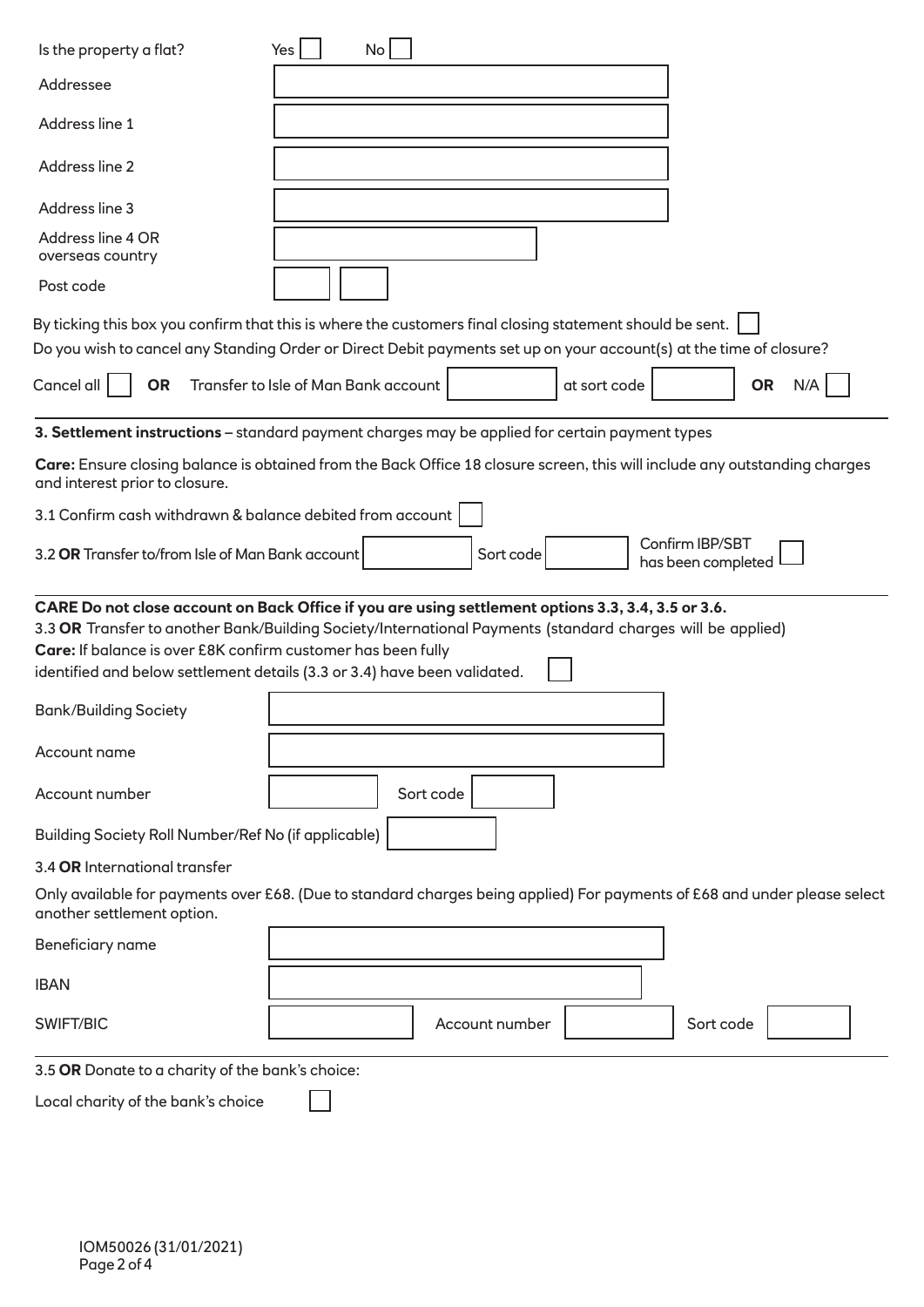## **4. Confirmation** – To be signed in accordance with the Bank Account Mandate/Signing Instructions

## Customer signature(s)

| Date (DD/MM/YYYY) |  |
|-------------------|--|
|                   |  |

Date (DD/MM/YYYY)

The Royal Bank of Scotland International Limited trading as Isle of Man Bank (Isle of Man Bank). Registered Office: Royal Bank House, 71 Bath Street, St. Helier, Jersey, JE4<br>8PJ. Tel. 01534 282850. Regulated by the Jersey